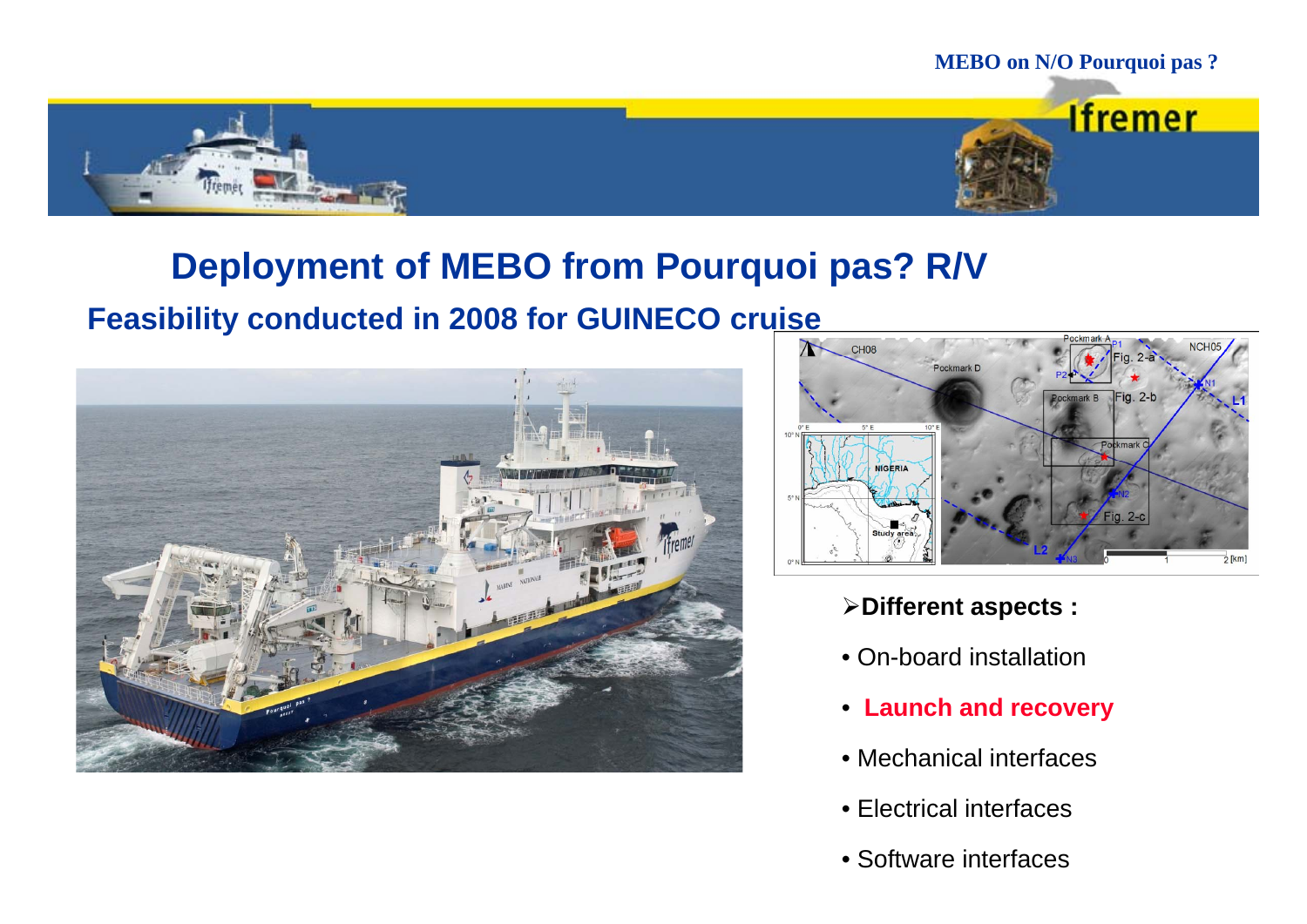#### **MEBO on N/O Pourquoi pas ?**





MeBo drill rig description



MEBO

 $M1$ 

M<sub>2</sub>

 $M3$ 

 $M4$ 

M5

M<sub>6</sub>

 $M<sub>7</sub>$ 

legs

#### **Mebo system**

- **Vehicle**
- Dim : 2,3 \* 2,6 \* 6.6m
- Weight in air : 10t
- Weight in water : 7,5t
- Depth : 2000 <sup>m</sup>
- **Winch** : 20' 28t
- **LARS**
- **Containers** : 6 \* 20'



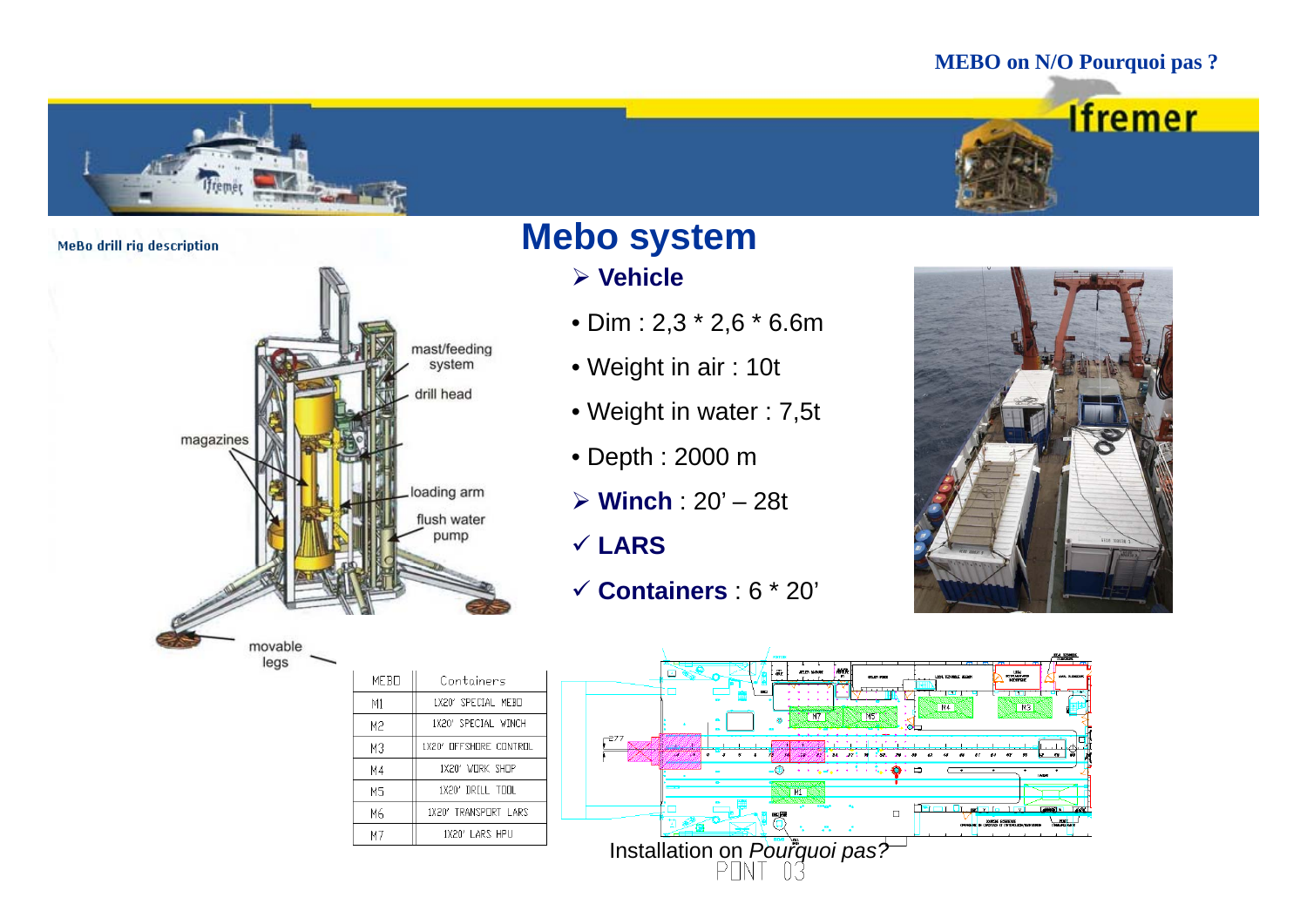#### **MEBO on N/O Pourquoi pas ?**

**Ifremer** 



# **Handling procedure**

#### $\blacktriangleright$ **Launching procedure**

- LARS used to drive MEBO from horizontal to vertical position
- When A frame slightly out-boarded, deep sea cable handles MEBO, disengages it from LARS
- A frame is still slightly over-boarded and cable is paid out – floats are fitted
- $\blacktriangleright$  **In conclusion** : Aframe is not used from in-board position to vertical position



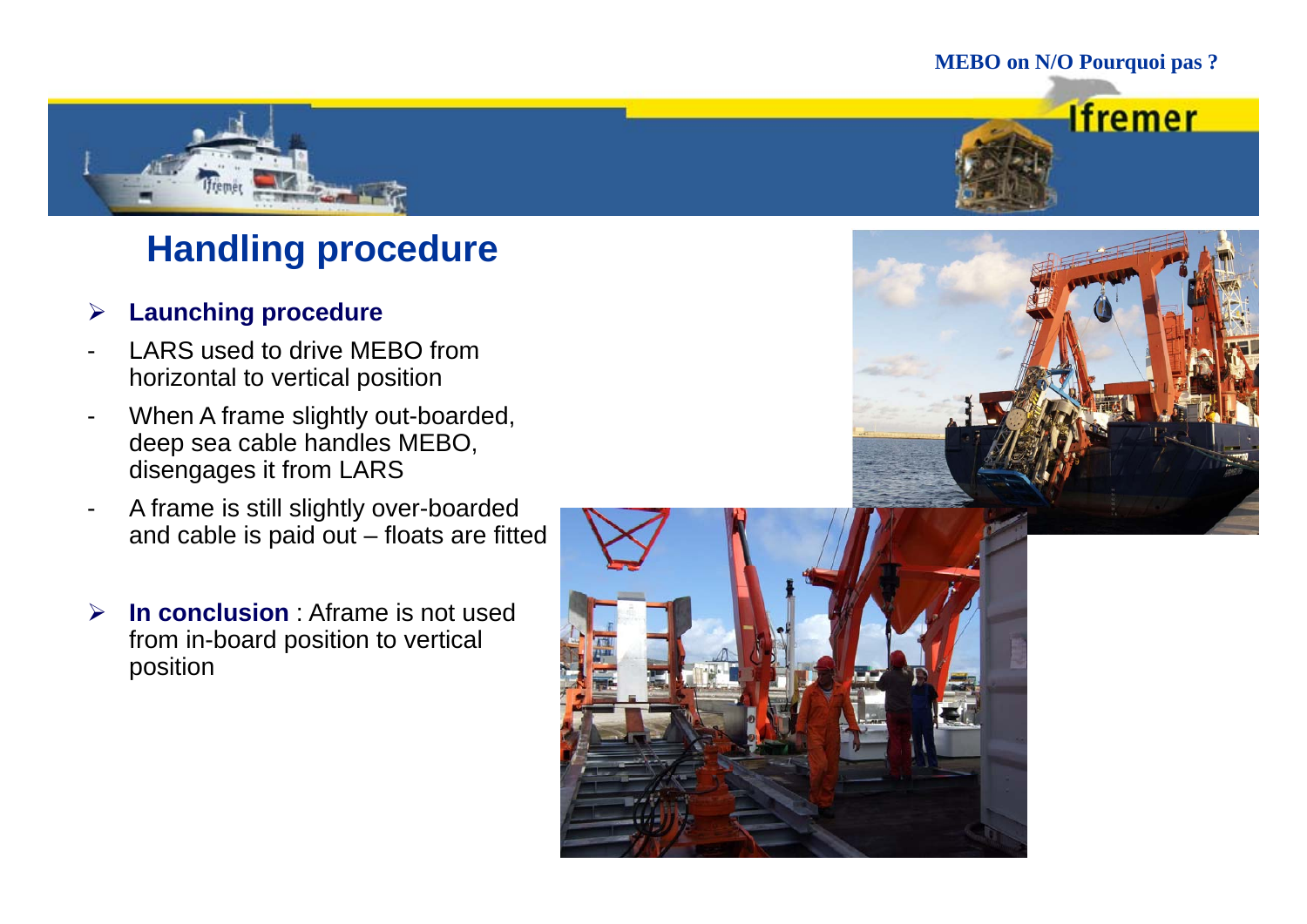# **MEBO on N/O Pourquoi pas ? Ifremer**

#### Deployment : Is the A frame able to deploy MEBO?

- $\blacktriangleright$ **In air** :
- $\blacksquare$ Mébo weight in air : 10t
- $\blacksquare$ Deep sea pulley : 1t
- × On line : 11t + dynamic load
- **In water** :
- Mébo + cable : 14t
- Pulley : 1t
- On line : 15t + dynamic

#### **Cable winch outlet angle** : [15°, 45]°





A frame not fully out-boarded when MEBO in operation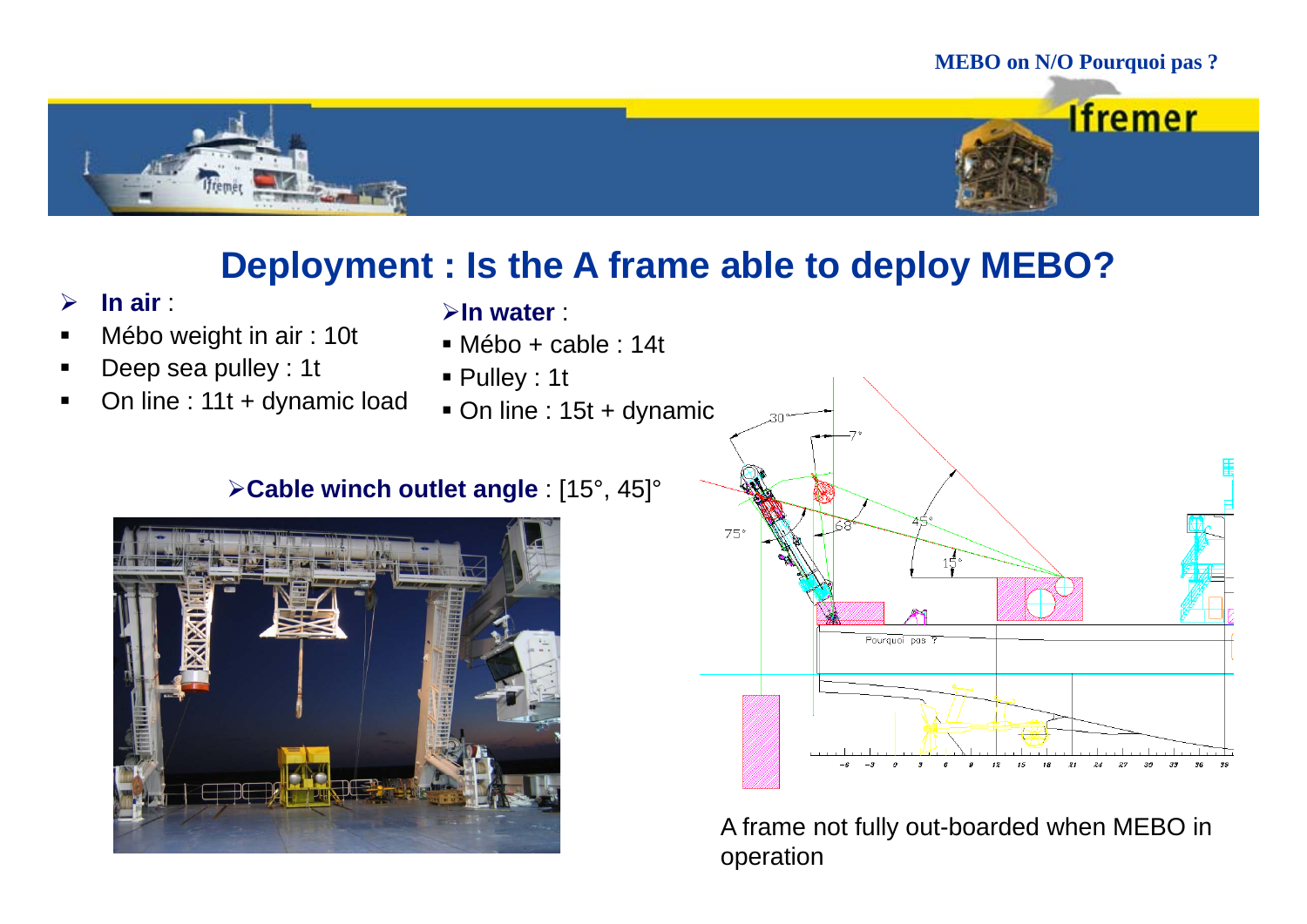

**Ifremer** 



# $\triangleright$  Initial A frame SWL

- 8t SWL pulley fixing point for launch and recovery (in air)
- • 15t on line when vehicle in water (dynamic included) dynamic included) + dynamic loads<br>• Max load allowed when A frame + 17t (static) to un
- Max load allowed when A frame fully out-boarded fully out-boarded<br>•

# **▷ MéBO requirement**

- $\bullet$  11t SWL but A frame not loaded from in-board to vertical position
- •15t on line when vehicle in water
- •17t (static) to unroot the Mébo
- A frame not fully out-boarded when MEBO in operation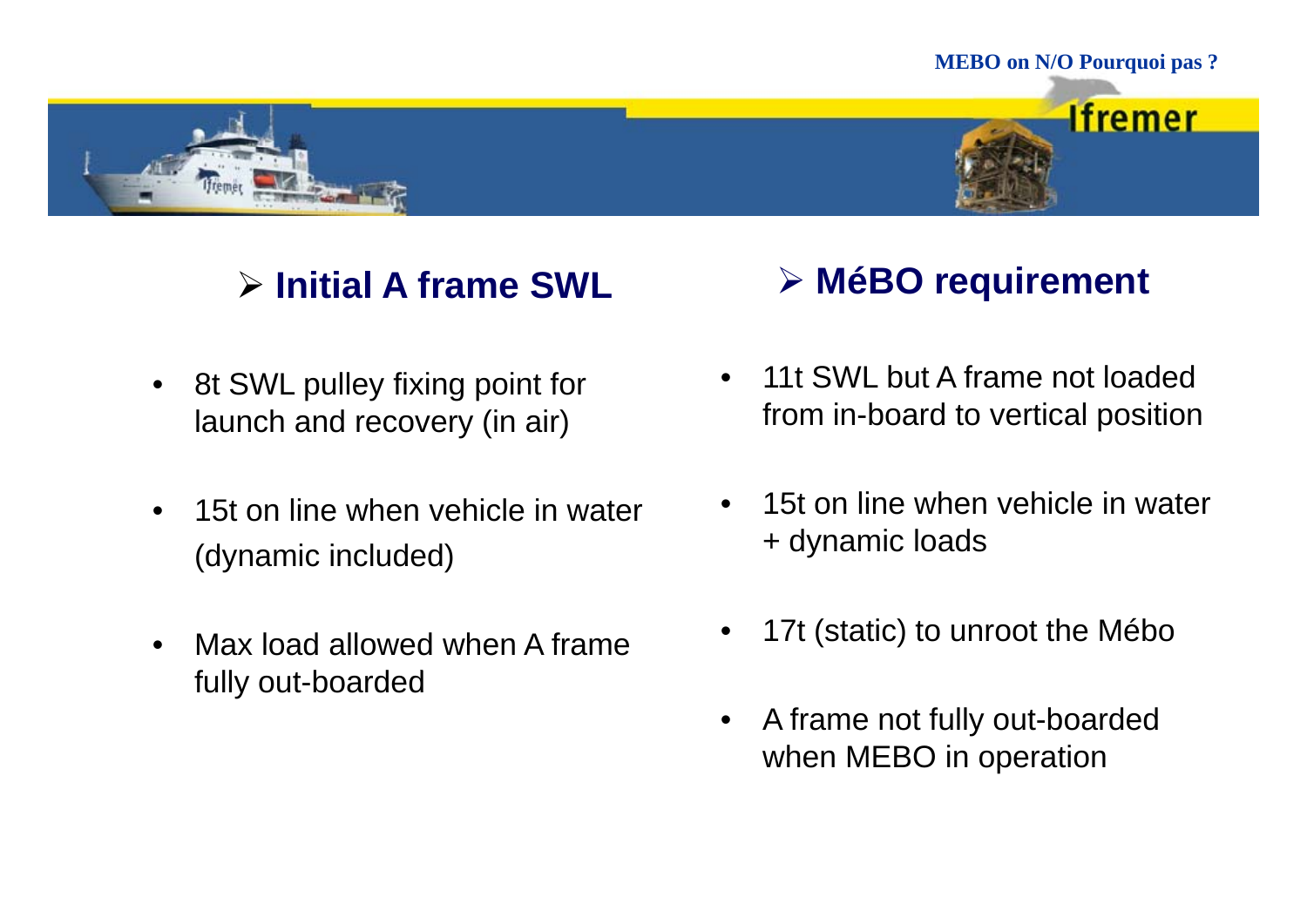

# **Study ordered to Kley France :**

- • Confirmation of the ability to deploy Mebo with the Pourquoi pas? A frame
	- 12t in air (1t more in case©) + dynamic load)
	- $\bullet$ 15t in water (+ dynamic load)
	- $\bullet$ 17t when pull up (static load)
- •Certification by